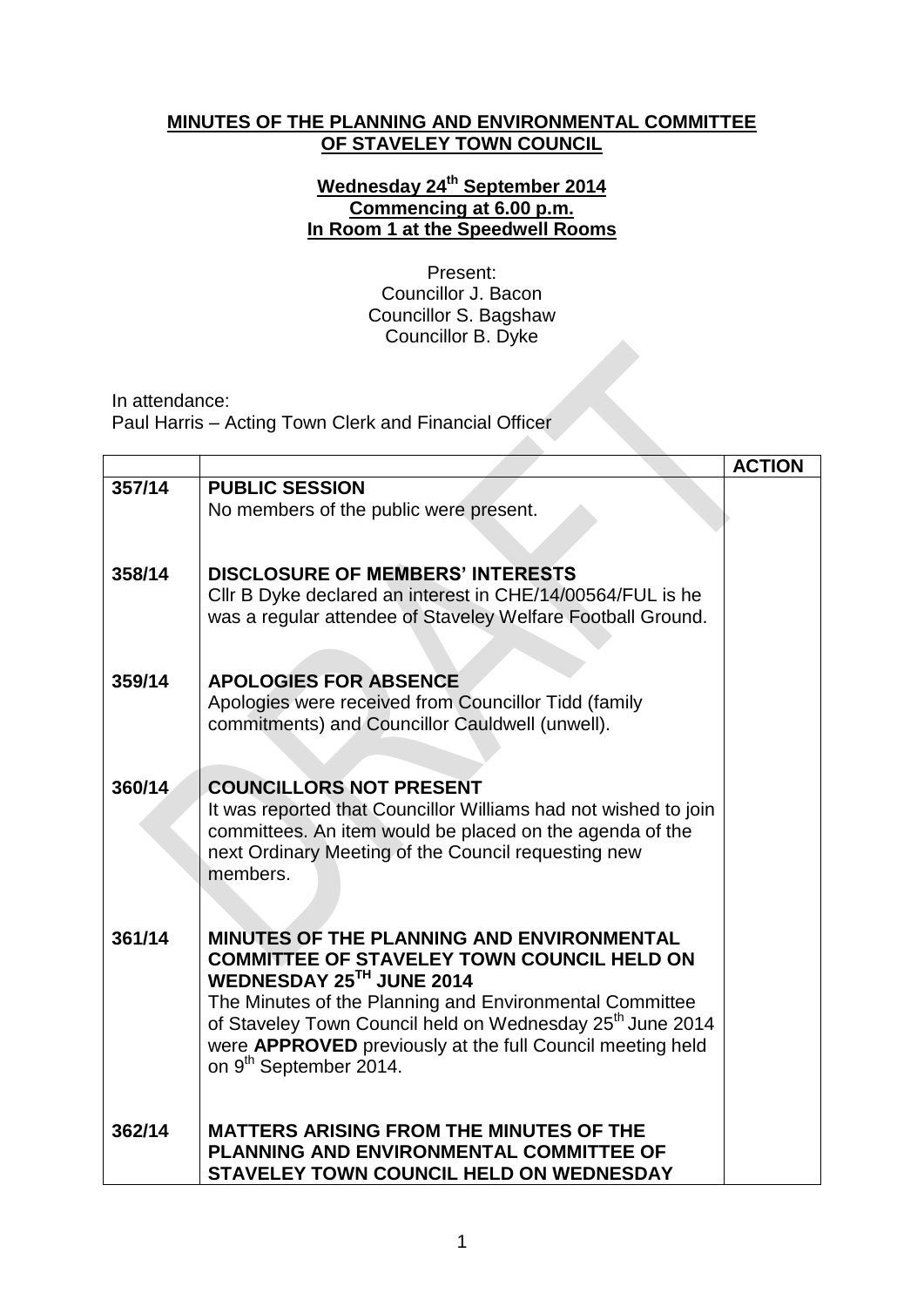|        | 25 <sup>TH</sup> JUNE 2014                                                                                        |  |
|--------|-------------------------------------------------------------------------------------------------------------------|--|
|        | Cllr Bacon reported that the Canal Festival had went well,                                                        |  |
|        | there were plenty of people and the bridge was clear of cars                                                      |  |
|        | parking on this occasion.                                                                                         |  |
|        |                                                                                                                   |  |
|        |                                                                                                                   |  |
| 363/14 | MINUTES OF THE PLANNING AND ENVIRONMENTAL                                                                         |  |
|        | <b>COMMITTEE OF STAVELEY TOWN COUNCIL HELD ON</b><br>WEDNESDAY 23RD JULY 2014                                     |  |
|        | This meeting had been cancelled.                                                                                  |  |
|        |                                                                                                                   |  |
|        |                                                                                                                   |  |
| 364/14 | DETAILS OF THE PLANNING APPLICATIONS DEALT                                                                        |  |
|        | <b>WITH BY MEMBERS SO AUTHORISED</b>                                                                              |  |
|        | The list of planning applications was <b>NOTED</b> .                                                              |  |
|        |                                                                                                                   |  |
|        | CHE/14/00644/FUL Proposed solar photovoltaic (PV) Farm                                                            |  |
|        | with associated infrastructure for a temporary period of 27                                                       |  |
|        | years. No member of the committee had any objection to the                                                        |  |
|        | application. They requested that the application and a link be                                                    |  |
|        | sent to the rest of the Council for comment before the closing                                                    |  |
|        | date.                                                                                                             |  |
|        |                                                                                                                   |  |
| 365/14 | A LIST OF PLANNING DECISIONS NOTIFIED BY                                                                          |  |
|        | <b>CHESTERFIELD BOROUGH COUNCIL</b>                                                                               |  |
|        | The list of planning decisions notified by Chesterfield                                                           |  |
|        | Borough Council were available on the website                                                                     |  |
|        | www.chesterfield.gov.uk/planningapplications.                                                                     |  |
|        |                                                                                                                   |  |
|        |                                                                                                                   |  |
| 366/14 | <b>PROPOSED PROHIBITION OF WAITING ORDER 2014 -</b><br>NETHERTHORPE AND CORNER PIN CLOSE, STAVELEY                |  |
|        | Councillors stated they had no objections to this notice.                                                         |  |
|        |                                                                                                                   |  |
|        |                                                                                                                   |  |
| 367/14 | <b>STAVELEY WORKS SITE</b>                                                                                        |  |
|        | Councillors had nothing to report.                                                                                |  |
|        |                                                                                                                   |  |
|        |                                                                                                                   |  |
| 368/14 | <b>MARKHAM VALE</b>                                                                                               |  |
|        | It was reported that the pub and restaurant was under<br>construction with the hope it would be open for December |  |
|        | 2014.                                                                                                             |  |
|        |                                                                                                                   |  |
|        |                                                                                                                   |  |
| 369/14 | <b>STAVELEY TOWN BASIN</b>                                                                                        |  |
|        | Building work was underway on the bridges and lock and                                                            |  |
|        | good progress had been made.                                                                                      |  |
|        |                                                                                                                   |  |